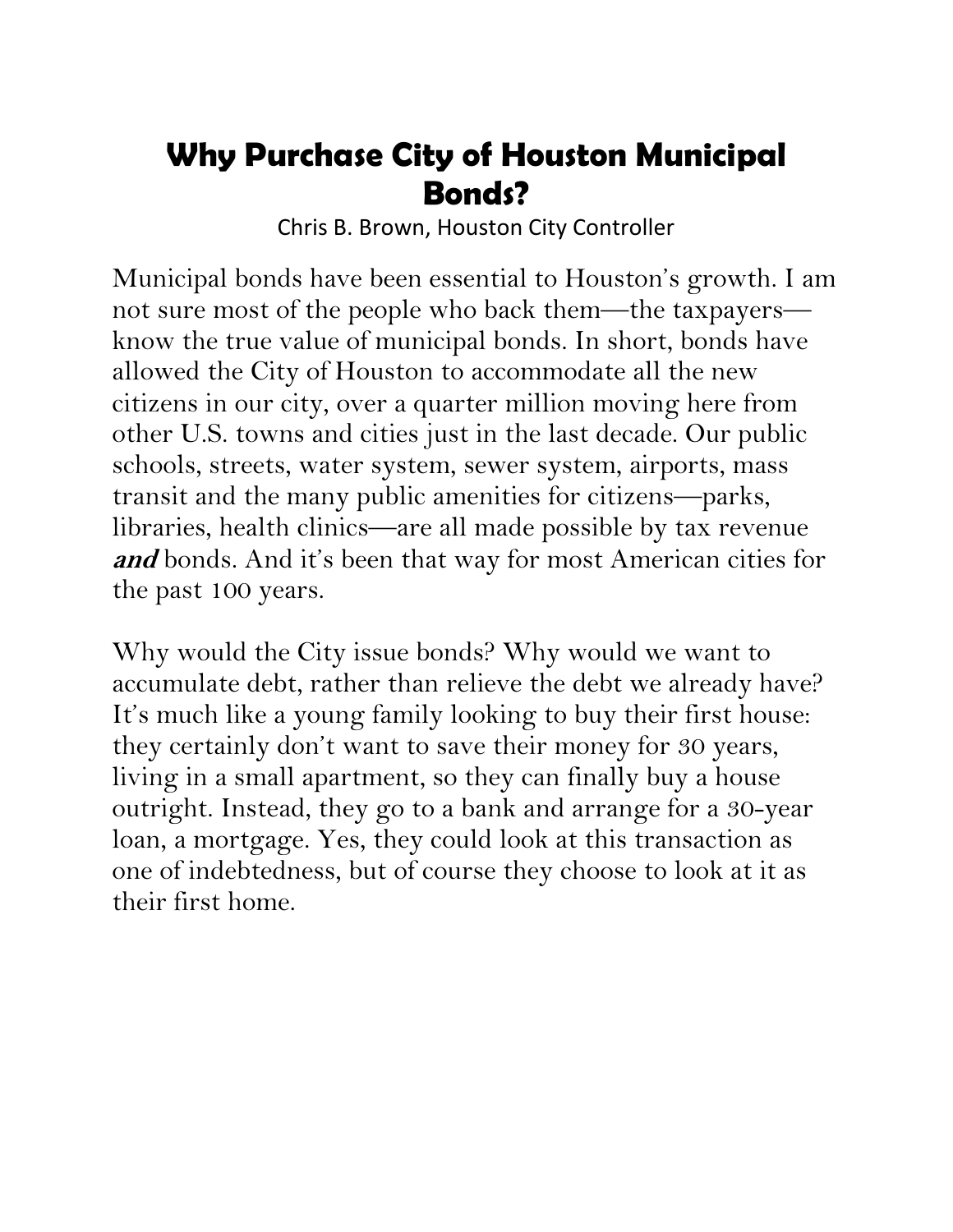Because of historically low interest rates during the past two years—and with our exceptional credit rating as support--I have aggressively pursued re-financing several of the City's larger municipal bonds, lowering our debt more than \$200 million over the next decade **without extending the lifetime**  of the payment. To me, that's exciting! That's \$200 million that can fund water and sewer lines, libraries, swimming pools, airport expansion, fire house improvements and many other capital improvement projects. The Treasury Division of the Controller's Office monitors interest rates on an hourly basis: we are always looking for an opportunity to create a beneficial refinancing. The fact is that if cities built their infrastructure (and repaired it as it aged) on a pay-as-you-go basis, the property tax rate would have to at least triple.

Some think municipal bonds are not a very safe investment they believe that like the stock market, bonds can "tank." In truth, when the City of Houston issues bonds, investors line up to buy them. The City's credit ratings are excellent; perhaps most importantly, municipal bonds are backed by property taxes (the City's largest revenue source), and in Houston that's a good guarantee because our city continues to attract new residents and businesses. The bonds the City of Houston issues are called general obligation bonds, or GOs, and it is our taxation authority that backs up the ability to pay the interest and, ultimately, pay back the principal. Cities in distress or in decline can issue bonds, but not with the low interest rates that Houston now enjoys. (The other type of municipal bonds, revenue bonds, are issued to pay for projects that will generate revenue, such as a toll road, to repay the debt.)